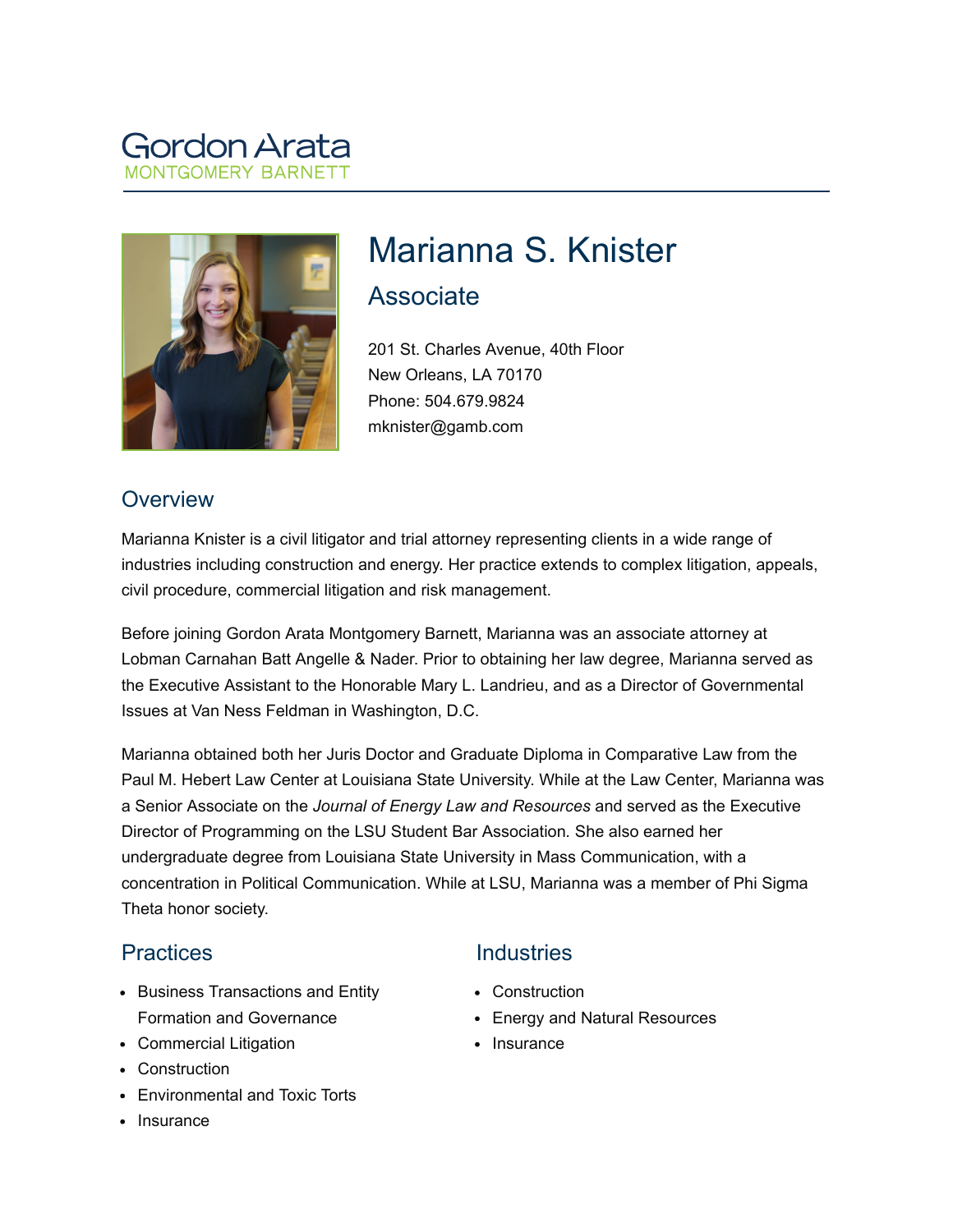

- Oil, Gas and Energy Litigation and Arbitration
- Oil, Gas and Energy Regulatory
- Real Estate and Commercial Leasing
- Renewable Energy

#### Admissions

- Louisiana
- U.S. District Court, Middle District of LA
- U.S. District Court, Eastern District of LA
- U.S. District Court, Western District of LA
- U.S. Court of Appeals, 5th Circuit

#### **Education**

- Louisiana State University Paul M. Hebert Law Center, J.D./D.C.L.*,* 2019
- Louisiana State University, B.A., 2012

#### **Experience**

While at Lobman Carnahan, Marianna second-chaired a five-day jury trial, successfully defending the firm's clients against personal injury claims, resulting in a favorable 12-0 verdict.

#### **Affiliations**

- Federal Bar Association
- Louisiana State Bar Association
- New Orleans Bar Association
- Professional Landman's Association of New Orleans Member (2022)
- Women's Energy Network Southeast Louisiana Chapter Board of Directors Public & Industry Relations Director (2022)
- Pro Bono Project's Justice for All Ball Committee Committee Member (2020), Silent Auction Chair (2021, 2022)
- American Cancer Society's Shuck Cancer Junior Executive Board Member (2022)
- Boys Hope Girls Hope Garden Gala Committee Member (2022)

#### **Recognition**